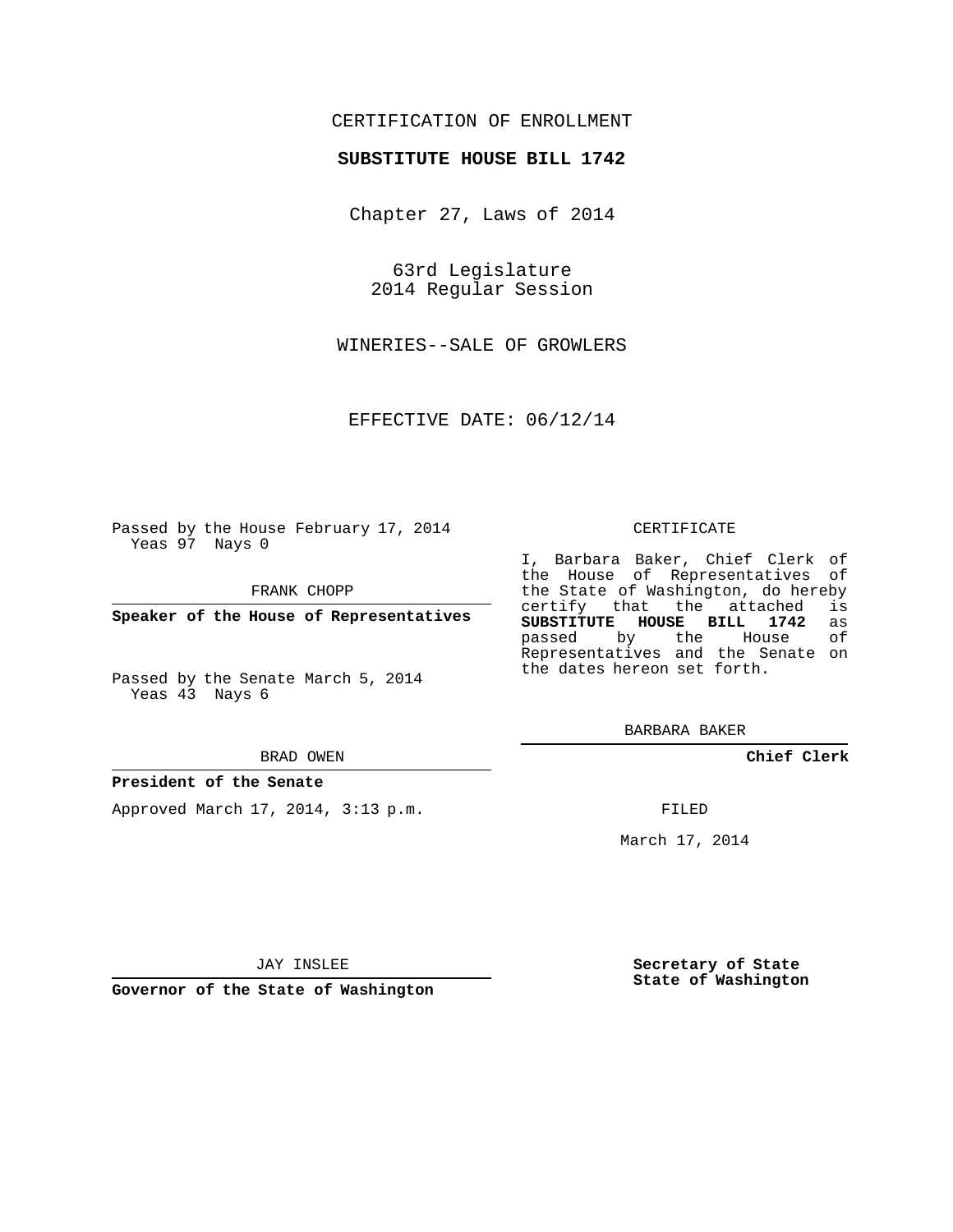# **SUBSTITUTE HOUSE BILL 1742** \_\_\_\_\_\_\_\_\_\_\_\_\_\_\_\_\_\_\_\_\_\_\_\_\_\_\_\_\_\_\_\_\_\_\_\_\_\_\_\_\_\_\_\_\_

\_\_\_\_\_\_\_\_\_\_\_\_\_\_\_\_\_\_\_\_\_\_\_\_\_\_\_\_\_\_\_\_\_\_\_\_\_\_\_\_\_\_\_\_\_

Passed Legislature - 2014 Regular Session

# **State of Washington 63rd Legislature 2014 Regular Session**

**By** House Government Accountability & Oversight (originally sponsored by Representatives Wylie, Ryu, Hunter, S. Hunt, and Moscoso)

READ FIRST TIME 01/27/14.

1 AN ACT Relating to allowing sales of growlers of wine; and amending RCW 66.24.170.

BE IT ENACTED BY THE LEGISLATURE OF THE STATE OF WASHINGTON:

 **Sec. 1.** RCW 66.24.170 and 2013 c 238 s 2 are each amended to read as follows:

 (1) There shall be a license for domestic wineries; fee to be computed only on the liters manufactured: Less than two hundred fifty thousand liters per year, one hundred dollars per year; and two hundred fifty thousand liters or more per year, four hundred dollars per year.

 (2) The license allows for the manufacture of wine in Washington state from grapes or other agricultural products.

 (3) Any domestic winery licensed under this section may also act as a retailer of wine of its own production. Any domestic winery licensed under this section may act as a distributor of its own production. Notwithstanding any language in this title to the contrary, a domestic winery may use a common carrier to deliver up to one hundred cases of its own production, in the aggregate, per month to licensed Washington retailers. A domestic winery may not arrange for any such common carrier shipments to licensed retailers of wine not of its own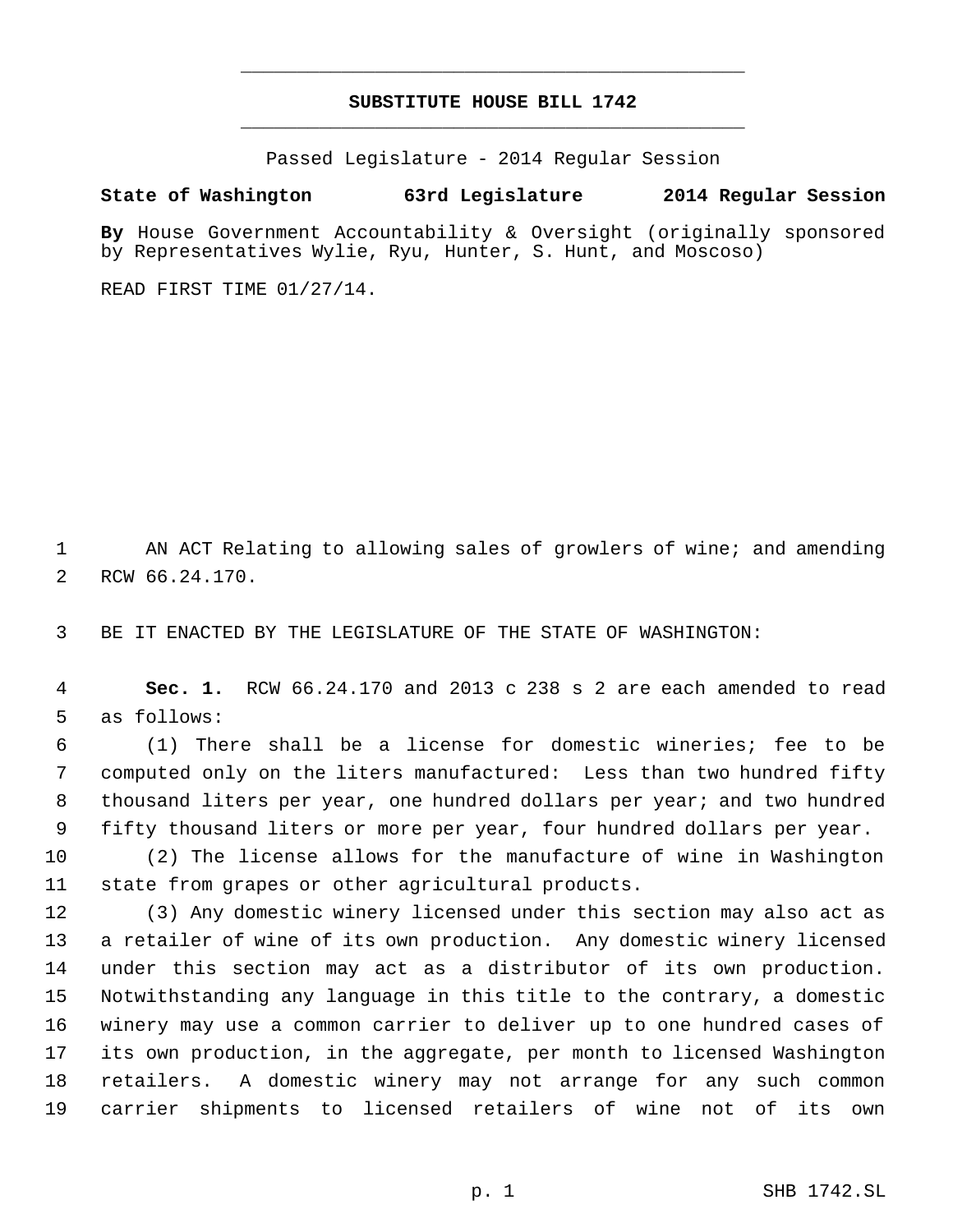production. Except as provided in this section, any winery operating 2 as a distributor and/or retailer under this subsection ((shall)) must comply with the applicable laws and rules relating to distributors and/or retailers, except that a winery operating as a distributor may maintain a warehouse off the premises of the winery for the distribution of wine of its own production provided that: (a) The warehouse has been approved by the board under RCW 66.24.010; and (b) the number of warehouses off the premises of the winery does not exceed one.

 (4) A domestic winery licensed under this section, at locations separate from any of its production or manufacturing sites, may serve 12 samples of its own products, with or without charge, ((and)) may sell 13 wine of its own production at retail, and may sell for off-premises consumption wines of its own production in kegs or sanitary containers 15 meeting the applicable requirements of federal law brought to the 16 premises by the purchaser or furnished by the licensee and filled at 17 the tap at the time of sale, provided that: (a) Each additional location has been approved by the board under RCW 66.24.010; (b) the total number of additional locations does not exceed two; (c) a winery may not act as a distributor at any such additional location; and (d) any person selling or serving wine at an additional location for on- premise consumption must obtain a class 12 or class 13 alcohol server permit. Each additional location is deemed to be part of the winery license for the purpose of this title. At additional locations operated by multiple wineries under this section, if the board cannot connect a violation of RCW 66.44.200 or 66.44.270 to a single licensee, the board may hold all licensees operating the additional location 28 jointly liable. Nothing in this subsection ((shall)) may be construed to prevent a domestic winery from holding multiple domestic winery licenses.

 (5)(a) A domestic winery licensed under this section may apply to the board for an endorsement to sell wine of its own production at retail for off-premises consumption at a qualifying farmers market. The annual fee for this endorsement is seventy-five dollars. An endorsement issued pursuant to this subsection does not count toward the two additional retail locations limit specified in this section.

 (b) For each month during which a domestic winery will sell wine at a qualifying farmers market, the winery must provide the board or its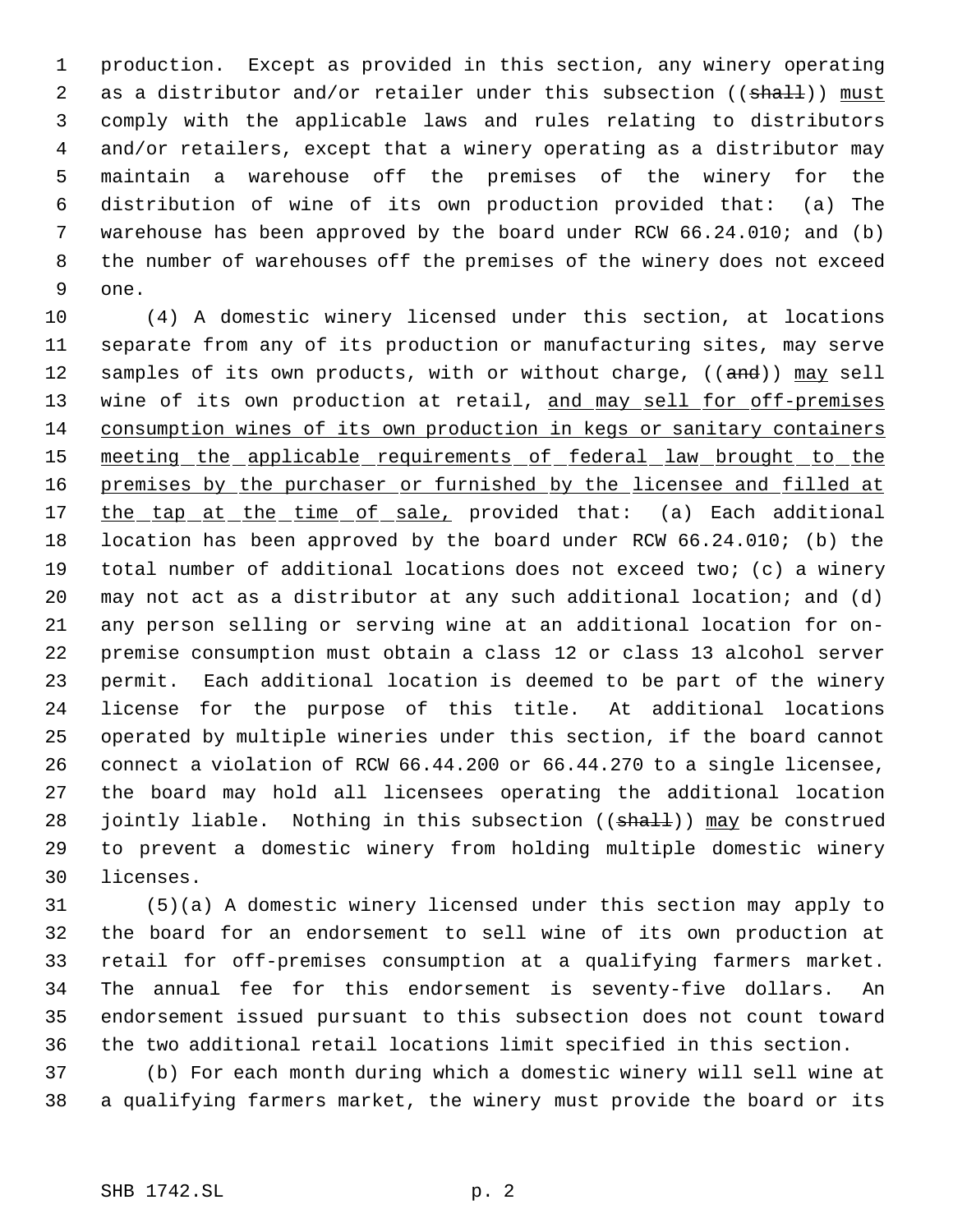designee a list of the dates, times, and locations at which bottled wine may be offered for sale. This list must be received by the board before the winery may offer wine for sale at a qualifying farmers market.

 (c) The wine sold at qualifying farmers markets must be made entirely from grapes grown in a recognized Washington appellation or from other agricultural products grown in this state.

 (d) Each approved location in a qualifying farmers market is deemed to be part of the winery license for the purpose of this title. The approved locations under an endorsement granted under this subsection include tasting or sampling privileges subject to the conditions pursuant to RCW 66.24.175. The winery may not store wine at a farmers market beyond the hours that the winery offers bottled wine for sale. The winery may not act as a distributor from a farmers market location.

 (e) Before a winery may sell bottled wine at a qualifying farmers market, the farmers market must apply to the board for authorization for any winery with an endorsement approved under this subsection to sell bottled wine at retail at the farmers market. This application shall include, at a minimum: (i) A map of the farmers market showing all booths, stalls, or other designated locations at which an approved winery may sell bottled wine; and (ii) the name and contact information for the on-site market managers who may be contacted by the board or its designee to verify the locations at which bottled wine may be sold. Before authorizing a qualifying farmers market to allow an approved winery to sell bottled wine at retail at its farmers market location, the board shall notify the persons or entities of such application for authorization pursuant to RCW 66.24.010 (8) and (9). An authorization granted under this subsection (5)(e) may be withdrawn by the board for any violation of this title or any rules adopted under this title.

 (f) The board may adopt rules establishing the application and approval process under this section and such additional rules as may be necessary to implement this section.

(g) For the purposes of this subsection:

 (i) "Qualifying farmers market" means an entity that sponsors a regular assembly of vendors at a defined location for the purpose of promoting the sale of agricultural products grown or produced in this state directly to the consumer under conditions that meet the following minimum requirements: